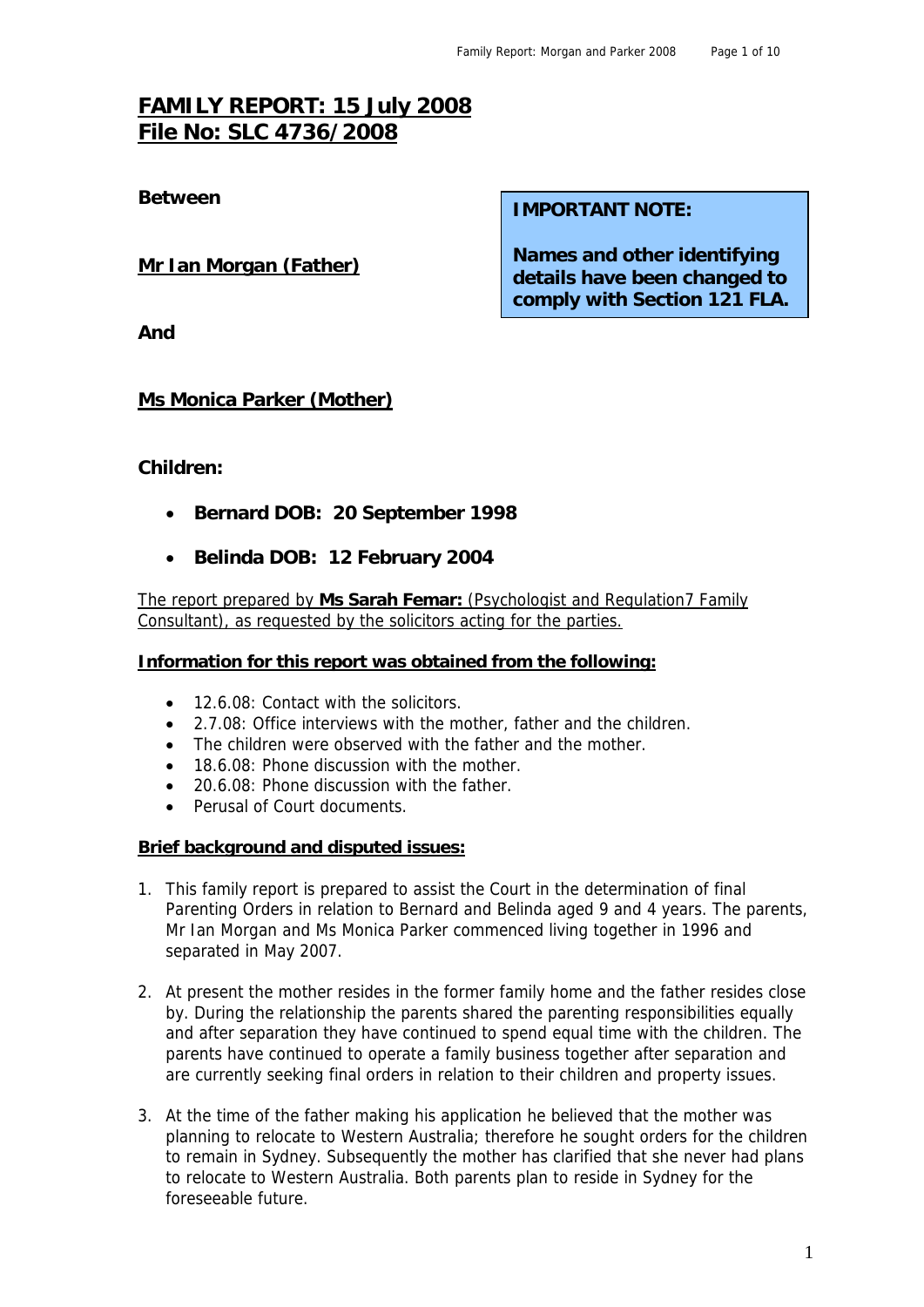#### **Mr Ian Morgan (Father)**

- 4. Mr Morgan (52) resides in Springwood at the home of a friend and he is the coproprietor of a dry cleaners business situated close to home. Currently he provides care for the children 3 nights in one week and 4 nights in the other week with partly shared weekend periods. He informed that his parenting and work responsibilities were also equally shared with Ms Parker.
- 5. Mr Morgan shared that in the past he had worked with Ansett for 20 years and gained vast experience in Aviation and Fire safety consultation. He currently does consultancy work on a part time basis and mostly he is able do carry it out from his home base. Mr Morgan is not in a partnership and most of his extended family members and the three older children from his previous relationship aged between 18 and 12 years reside in Victoria.
- 6. The father reported that the dry cleaners business was for sale. He shared that after settlement, the business would be financially untenable to run as he could not afford to employ another person to share the work responsibilities. He and Ms Parker always ran the family business together as it was labour intensive in nature and had to remain open for business seven (7) days per week. That arrangement also made it imperative that the parents shared the daily care of the children in an equal manner over the years. The father further stated that there was enough evidence to prove that over the years at intermittent periods he was in the role of a sole care provider to the children whilst the mother worked full time.
- 7. Speaking about his past history, the father reported that he grew up in Victoria. He was married to Karen from Victoria for 16 years and had three (3) children from that relationship. He ended that marriage in 1994 as he had commenced a relationship with Ms Parker who was also working in Melbourne with Ansett at the time. His parents were quite upset with him for ending his first marriage and they have continued to have regular communication with his older children. His former wife had made it hard for him to continue an active relationship with the children and, apart from sending presents for them at Christmas and birthdays, he had no active communication with the children. In 1996 Mr Morgan and Ms Parker decided to relocate to Sydney to start their life afresh.
- 8. In relation to his relationship with Ms Parker, the father shared that he did not feel that there was anything drastically wrong with their relationship apart from the usual daily work and family pressures. They had worked several jobs before deciding to buy a dry cleaners and run it together so that one of them was always available to look after the children. The dry cleaners was bought on the insistence of Ms Parker.
- 9. The father expressed a view that "maybe as a husband I could better myself but as a father I can take good care of my children and I have excellent parenting skills." He was shocked and surprised about the mother's decision to end their relationship because on his previous birthday he had received a beautiful greeting card from Ms Parker stating "a bright new future together and two months later the relationship was all over."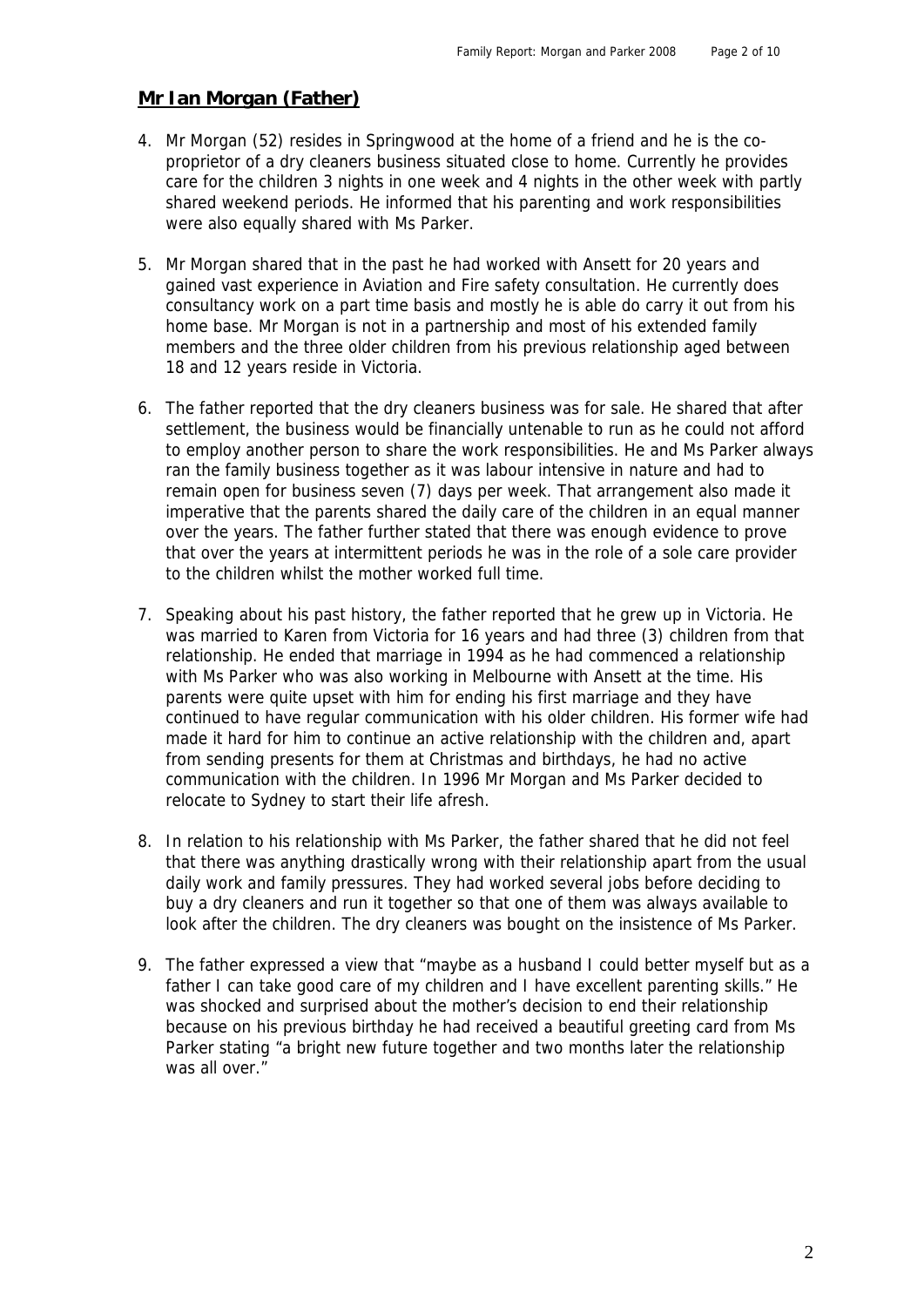- 10. He wondered if a miscarriage suffered by Ms Parker in the past and the unresolved grief from the experience had contributed to the demise of their relationship. Mr Morgan shared that he had enjoyed each day spent with Ms Parker and there were no problems with drugs, alcohol or violence between the parties during the relationship. He stated that he also recognised that Ms Parker worked as hard as him and was a good mother. Likewise he felt that he was a good father who had invested a lot of time and energy in the upbringing of his children.
- 11. Mr Morgan stated that he was unsure about mother's expectations regarding the future arrangements of the children. He shared that there was no arguments about the historical joint care regime that existed between the parents. Further to that, after separation the couple had attended mediation and reached the current shared care agreements. Whilst he wished to obtain consent orders to reflect the current practice the mother had refused to sign the agreement which necessitated a family report process.
- 12. The father explained that he had solid tape recorded evidence indicating that the mother was planning to relocate to Western Australia with the children which had prompted him to commence proceedings. He believed that it was in the best interests of the children that the parents shared the care responsibilities but if the mother planned to relocate the children to a location where the shared care regime would become impossible, he preferred to provide predominant care for the children.
- 13. Mr Morgan presented as a concerned and attached father and a partner who was still emotionally struggling to accept the decision made by Ms Parker regarding separation. He remained rational at all times in his expressed views, refrained from making negative comments about the mother and validated Ms Parker as a good person, capable mother and a partner he found quite lovable. There were no cues to doubt his sincerity in his narrative. To his credit Mr Morgan returned to the topic of what was in the interests of his children time and again.
- 14. Only when confronted with the mother's stated perception that Mr Morgan was "falsely pretending to be a nice person who respected his former partner when in fact he hated her" the father shared that in the process of separation at times, particularly whilst retaliating the mother's transgressions, he might not have been as cooperative as he wished to be and at times had used harsh words to the mother. He further shared that, although not admissible in Court, he had given the recording of a conversation between the mother and her current boyfriend, where they had wished to "break his legs or shoot him down", to the police. He felt that in comparison he certainly did not have such vile feelings against the mother of his children. Mr Morgan shared that he merely wished to move on with his life and most importantly preserve his role as a father to his children in the years to come.

## **Ms Monica Parker (Mother)**

15. Ms Parker (46) resides in Springwood in the former family home and has plans to live there on a permanent basis. She shares work and parenting responsibilities equally with Mr Morgan. Ms Parker is in a new relationship with Mark (35) who resides with his parents on the same street as her, she stated that she had no plans to live together with Mark. Ms Parker informed that she plans to find office administrative jobs after the sale of the dry cleaners.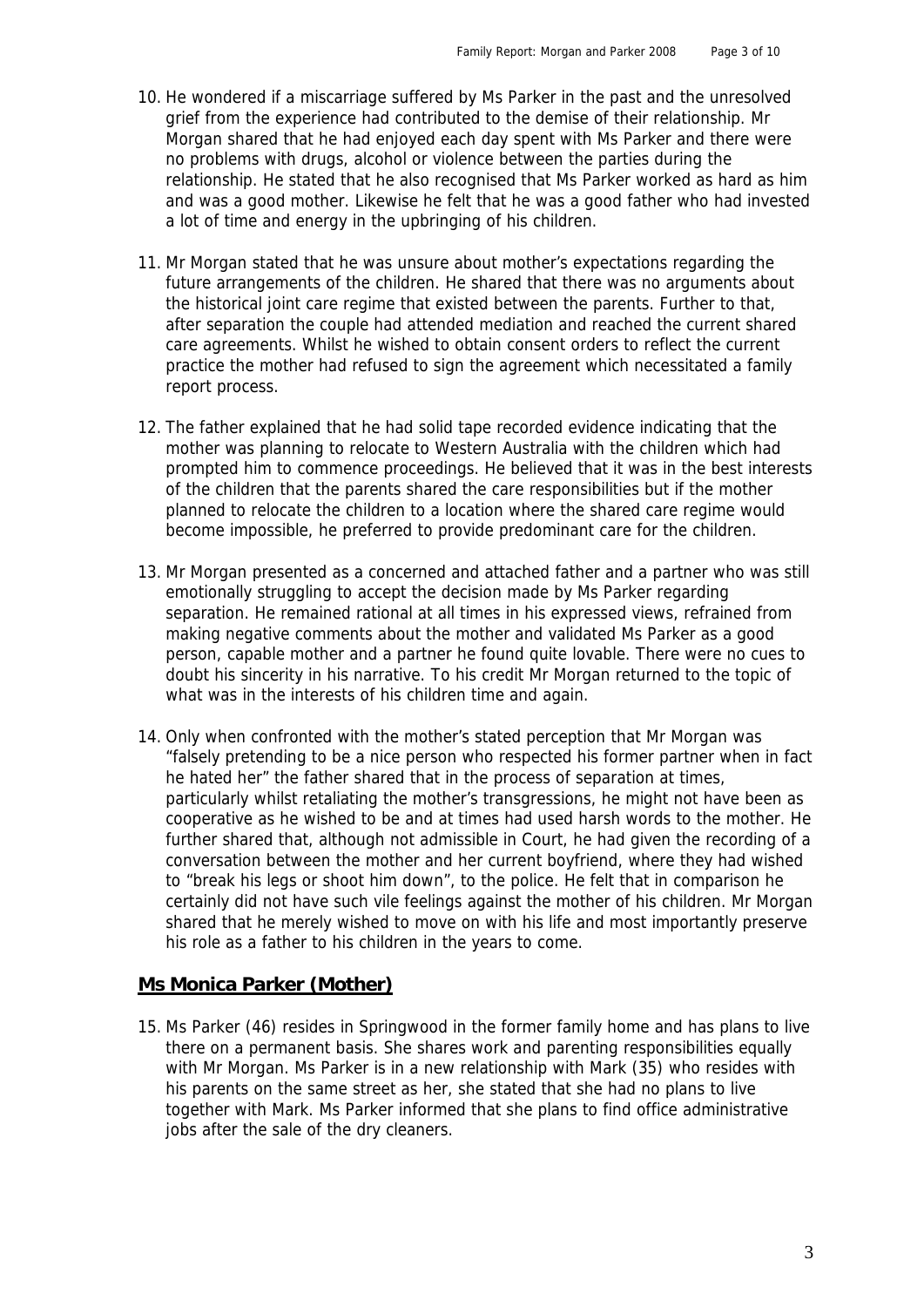- 16. Ms Parker reported that she grew up mostly in Western Australia and both her parents had passed away. Her father died when she was 13 years of age and her mother was a soft person but had to face a hard life. She grew up without a father and did know the importance of her children having a good relationship with their father. The mother stated several times that there was no need for the father to commence the current proceedings which further depleted their limited equity and would lead to an insecure financial future for their children. Ms Parker declared a few times that she did not wish to hinder a close relationship and substantial time together between the father and the children. She never had plans to relocate to Western Australia and the father had simply misunderstood and jumped to wrong conclusions.
- 17. Speaking about her relationship with Mr Morgan, the mother shared that she felt controlled by Mr Morgan for most of their relationship. She explained, "He has had it pretty good. It was a smothering relationship and I was not happy and was emotionally exhausted. There was no intimacy in the relationship. Before separation Ian moved out of our bedroom. Maybe he wished to scare me to be good to him. When I had a little bit of space and a tiny window of freedom I could see how unhappy I was and I did not wish to go back to the relationship after that." Subsequently the couple had attended marital counselling, where the couple were told by the counsellor that she resented Mr Morgan for failing to look after her needs and Mr Morgan was a self-centred person.
- 18. Ms Parker shared that she was also very angry with Mr Morgan for accusing her of sleeping with Mark and stealing the children as well as telling her relatives that she had a mental breakdown. When the writer informed that Mr Morgan had made many positive comments about her as a partner and a parent, Ms Parker became quite distressed. She explained that Mr Morgan had "a positive persona which he displays in the outside world. But people who knew him well understood that it was only a façade." She believed that in reality the father hated her and had sent her text messages addressing her as "gutter trash."
- 19. The mother further alleged that after the report interviews the father had threatened to her that he did not care about the future of the children and he would "see that the business went bankrupt." The mother strongly felt that although Mr Morgan had put up a good front during the report interview, in reality he was full of hatred for her, which made her concerned about his capacity to care for the children in a substantial manner. He refused to communicate with her, had a caveat on their matrimonial home, refused to pay bills and was quite hostile to her at the time of the changeovers.
- 20. When challenged that the couple had a shared care regime in practice for many years and why was she now concerned about the quality of care provided by the father, the mother responded that in the relationship she was the nurturer and mostly took care of the emotional needs of the children. She agreed that in the past the children did spend substantial time with each parent but they had her around and received ongoing support from her to cope with their daily lives. She felt that after separation although the father was showing extra interest in the children by taking them to different activities and showering them with much attention, she did not believe that he would continue to care for the children in a similar manner after the Court proceedings had ended.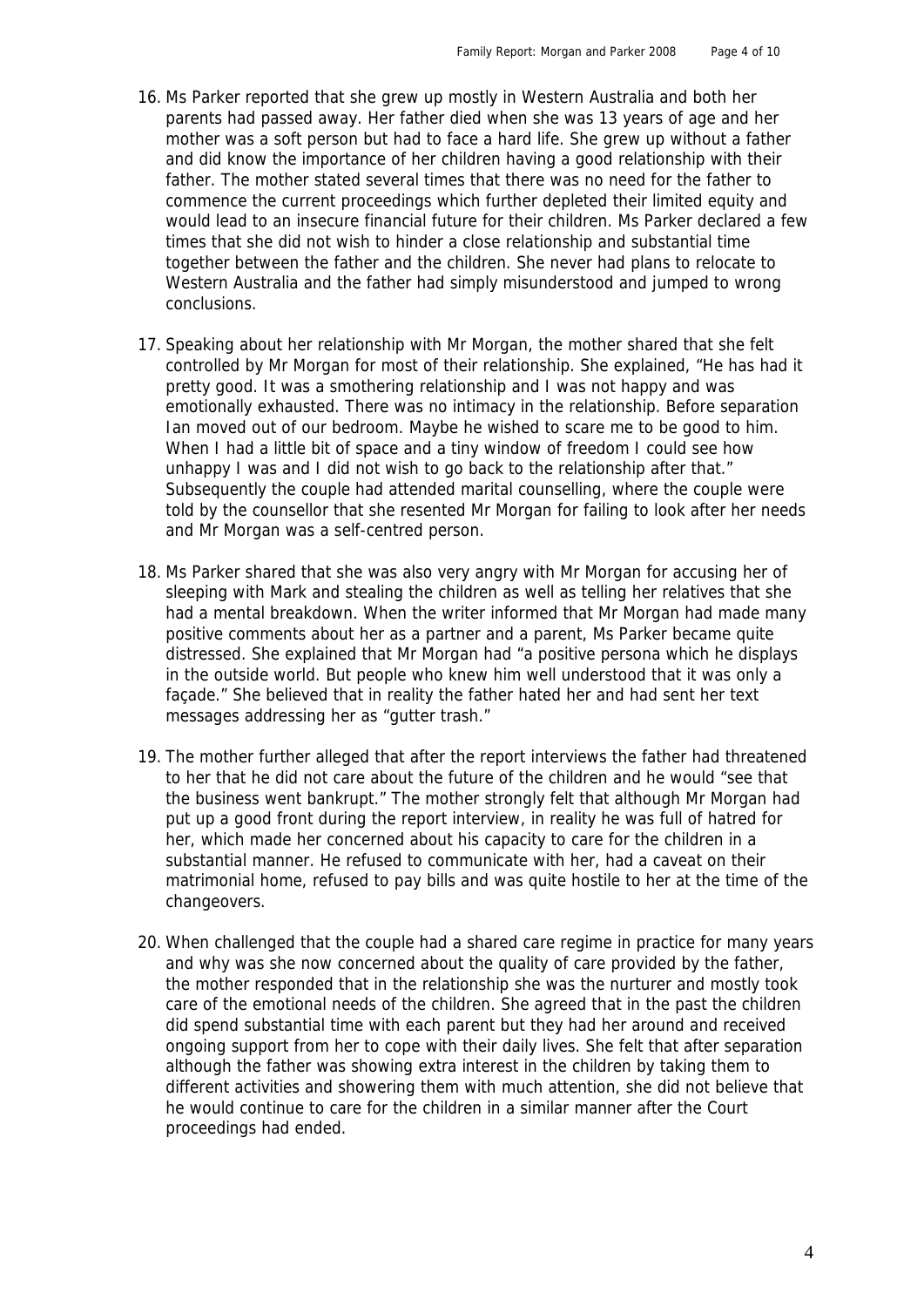- 21. Speaking about the children, Ms Parker shared that Bernie suffered from anxiety and Belinda had a disputed diagnosis of autism. The mother felt that the children were unable to spend extended time with the father if she was not around. The mother felt that at the most the children could spend three (3) nights at a time at the father's home. On the other hand, Ms Parker felt that until the issues are settled it was best that she provided predominant care for the children and they spent limited time with their father. At the same time she wished to come to an agreement with the father to avoid becoming embroiled in litigation, so as to save money and to keep the family home, which provided the children with a sense of stability and emotional security, as well as a familiar environment.
- 22. Ms Parker presented as a devoted and caring parent whose life revolved around her children's daily lives. She seemed highly stressed and exhausted from the recent events in her life and concerned about the future emotional and financial security of her children. In the process of moving through the separation cycle, the mother was at the stage where she considered her ex-partner as totally blameworthy for the current situation in her life. Nonetheless, when she was not overwhelmed with angst and anxiety about the current and future difficulties, Ms Parker presented as a warm, cooperative and loving person.

## **The Children:**

## **Bernie (Bernard)**

- 23. Bernie (9) is in grade 4 and attends a private school. He takes the school bus daily and reported to be excelling at school. Both parents shared that Bernie was assessed as a gifted child with a very high IQ level. However he was considered quite immature socially and at times had relationship difficulties with his peers. It was reported that no matter what subject or sports that Bernie became involved, he tended to excel in it quite effortlessly.
- 24. Bernie is reported to be suffering from high level of anxiety and had attended a psychologist in the past. Ms Parker shared that a school counsellor, Ms Rogers, had expressed a view that Bernie may also have some traits of Asperger's Syndrome or just have an innate anxiety issue.
- 25. On the day of the report interviews the mother stated that on the way to the writer's office Bernie had an anxiety attack as he was scared to express his feelings openly about his father. The father shared that the only time Bernie became anxious was when he was presented with a problematic choice that did not sit right with him.
- 26. Bernie shared that he worried about not being able to do what was expected of him at school or at home and that that made him anxious. He often wished to be perfect and it created a level of discomfort for him. Bernie stated that usually he handled it well. Bernie shared that he was scared to sleep on his own, particularly in recent times, and he often slept in his mother's bed. Mr Morgan stated that reducing sugar intake in his son's food seemed to make Bernie less anxious and more relaxed.
- 27. Bernie reported that he felt sorry for his father because he was all alone and he did not have nice things at home in comparison to his mother's home. He worried about his mother when he was away from her. He had fun times with his mother's boyfriend Mark but he could not see him in a father's role. Bernie was quite balanced in his views about his parents and was able to speak about fun activities at both homes.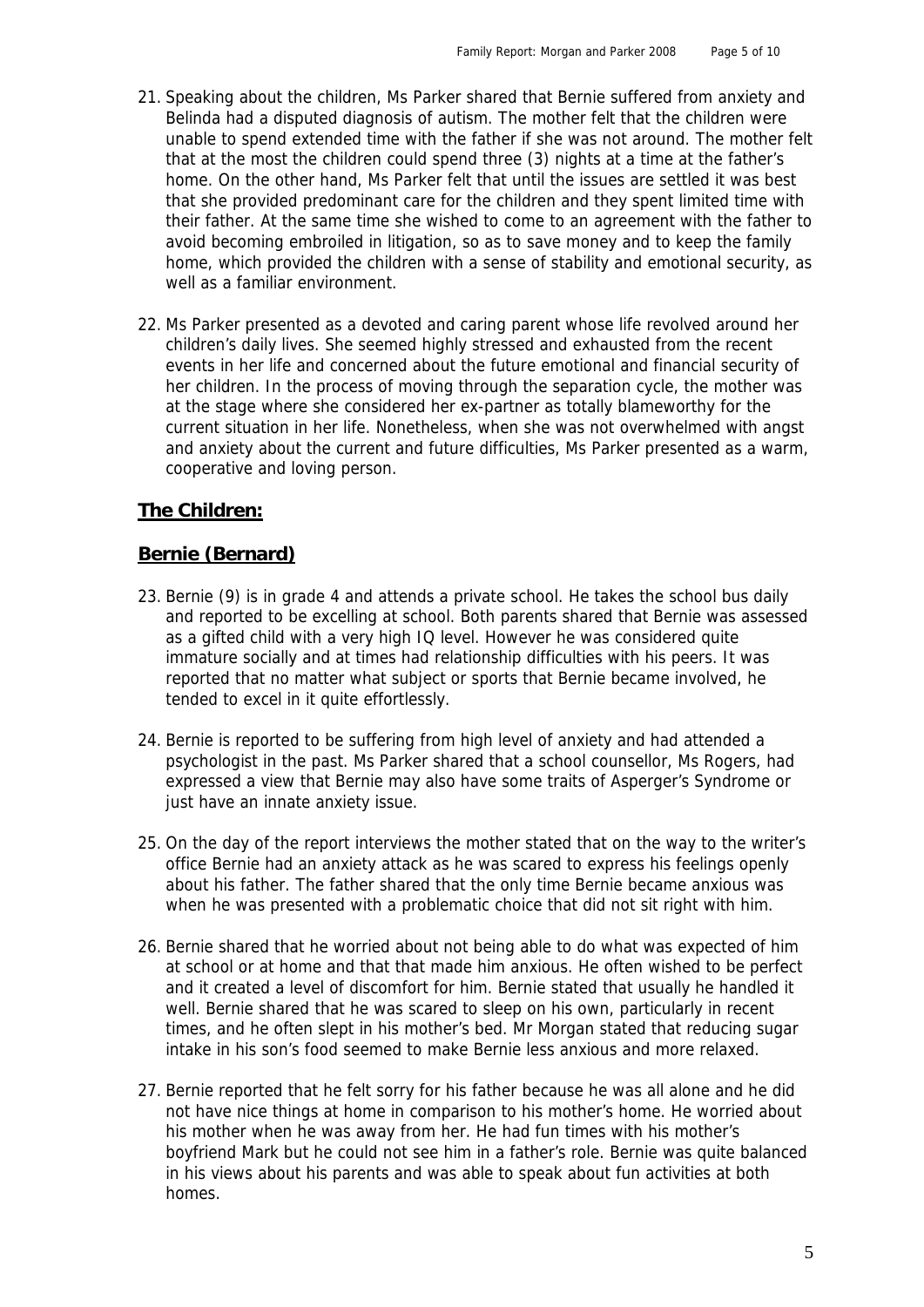- 28. When asked about the desirable changes in people around him, Bernie shared that he felt self-conscious about the shape of his ears and wished to change it if it was possible. He was scared of his mother when she was angry and wondered how she could get so angry. When he was with his father at times he was put in a difficult situation because his parents did not like each other. He gave an example of being asked to wait outside his father's home because he once insisted that he wanted to return home to his mother. He desperately wished his parents to be friends and speak to each other in a peaceful manner.
- 29. Bernie seemed very fond of and protective towards his little sister. He shared that as the big brother he tended to take care of his sister. He did not wish to be separated from her and loved to spend time together with her.
- 30. Speaking about his wishes Bernie shared that he wished to spend thee (3) nights at a time with his father, however he was not sure of the reasons. He also wished to spend a whole weekend with each parent. Bernie requested the writer not to discuss his wishes with his parents on the day.

## **Belinda**

- 31. Belinda (4) attends kindergarten / Early Intervention Centre on Thursdays and Fridays. She has attended crèche / kindergarten for the last two (2) years. The parents informed that there was a disputed diagnosis of autism with regard to Belinda. She had also been to see a paediatrician.
- 32. Both parents shared that Belinda had speech problems and her speech therapist had stated that the child had elective mutism. She was receiving speech therapy at the Early Intervention Centre. The parents informed that at home Belinda was a 'chatterbox' but she spoke in a limited manner outside home. When she did speak, her selection of words was good.
- 33. Both parents spoke very fondly of Belinda and addressed her as 'gorgeous little girl and a princess.' They also noted that Belinda had a stubborn streak in her and was strong willed. They stated that were no problems in relation to her eating and sleeping habits.
- 34. Belinda did not verbally convey her views to the writer. She played well and remained close to her bother. She did not make much eye contact with the writer or explore her surroundings freely. Belinda seemed to feel comfortable with certain toys and had a repetitive pattern in play activities. She laughed when Bernie joked and was able to return warm gestures of affection from her brother.

# **The parents and the children**

35. On the day of the report interviews Belinda entered the office clinging to her mother and cried when the mother tried to separate from her. Mr Morgan had completed his interview and he wished to take Belinda and Bernie to lunch with him. But the mother wished the children to stay with a lady who had accompanied her (it is reported to be the mother of Ms Parker's current partner Mark) Belinda did not wish to part from her mother and the mother was not seen encouraging the child to go with the father. After the father had left the office, the mother gradually was able to settle Belinda to let go of her. Bernie stated that Belinda usually was happy to come and go between the parents and he was not sure why Belinda was so distressed on the day.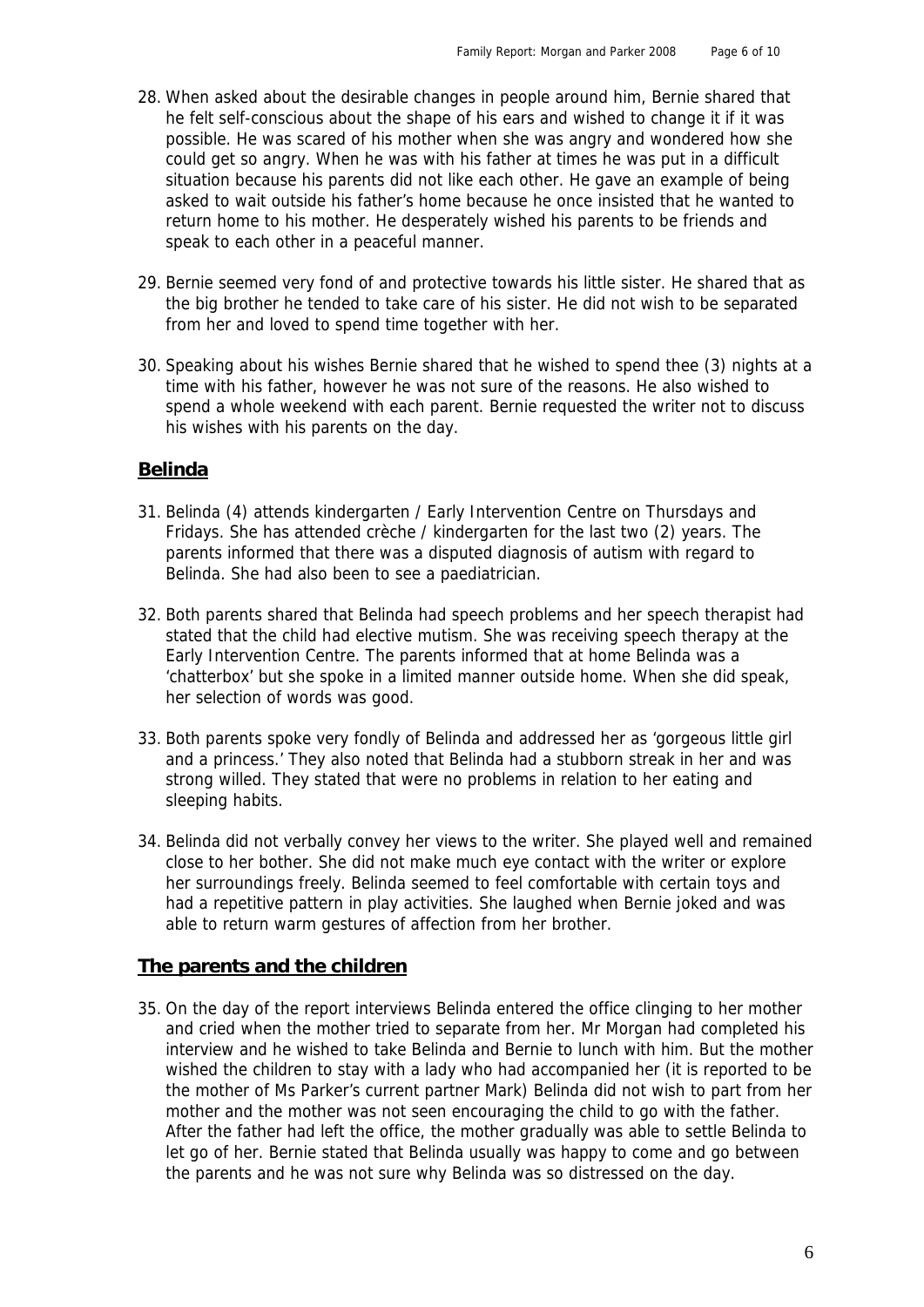- 36. During the time spent with the parents the children seemed to behave in a similar manner. The parents were affectionate and attentive and the children reciprocated positively. Bernie seemed comfortable and relaxed and Belinda did not exhibit any difficulties in relating to her father or mother.
- 37. Both parents seemed highly attuned to the needs of their children and presented as keen observers of their children's behaviour and encouraged the brother and sister to learn, play and share with each other.

#### **Evaluation and Recommendations:**

- 38. Bernie and Belinda are 9 and 4 years old. The parents separated in mid 2007. They still run the family business together as they did before separation although the level of disagreement and discontent between them is gradually gaining force.
- 39. The parents have always shared the care of the children and after separation they have further agreed in mediation to continue an equally shared care regime. Both parents are keen not to become embroiled in litigation which is likely to destroy the small pool of their financial equity.
- 40. The parents are seeking to find an arrangement that would work in the long run in relation to the children. The mother expresses a view that the children would fare better if they spend lesser time with the father, although at times she also states that 3 nights per week with the father would be an option. The father at present has 3 nights one week and 4 nights in the other. Neither of them has an uninterrupted weekend with the children as they are currently operating a business that runs seven (7) days per week.
- 41. The business is on the market for sale. Ms Parker also expressed a view that after the business is sold she would work only part time, therefore the children should spend time with her on a predominant basis. The father shares that in the near future he has plans to work from home as a consultant and therefore is able to continue the current shared care regime in the future. He argues that the couple have been joint carers for the children over the years and in fact at times he has been the sole carer whilst the mother worked full time. Mr Morgan believes that as the children are settled in a set status quo situation both parents should continue to be equally involved in the daily lives of their children.
- 42. Although Ms Parker concedes that the parents had shared the work and childcare responsibilities equally when they were together, she perceives that the children will not be able to cope with living away from her for extended periods, as she is not going to be around on a daily basis, as before, when the parents were together. Whilst her sentiments are understandable, the father is of the view that it is an inevitable situation after separation and the same rule applies to his relationship with the children too. He therefore believes that it is best to continue what has been in place for years and continue the regime that is familiar and comforting to the children.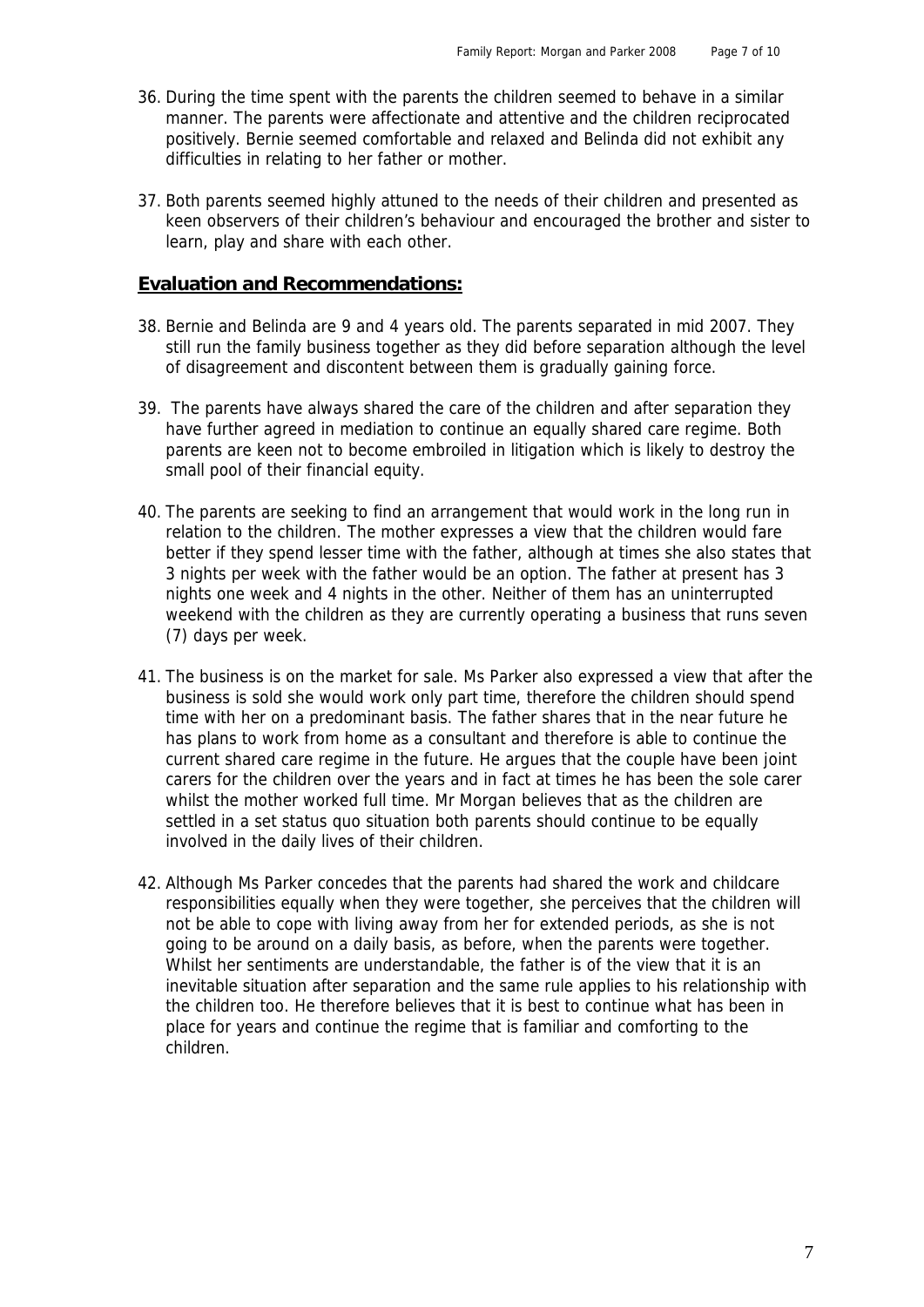- 43. The mother also makes some comments about the father's mental health status at present and doubts his capacity to care for the children. Mr Morgan, although having a warm personality, relates to the world around him from a thinking perspective, whereas the mother seemed to recount living through feelings. This disparity over the years might have led to the demise of the relationship, as it is likely that Ms Parker felt emotionally neglected by her partner during the relationship, in spite of Mr Morgan's efforts to provide and care for the family in a manner what he believed to be the right way. The writer is of the view that both parties contribute to success or failure of a relationship. Basically, it seems that the parents need time to come to terms with what did and what did not work in their relationship.
- 44. The children appear well attached to both parents. Their behaviour is similar with each parent and they benefit from spending time with each parent. Each parent contributes positively to the physical, emotional and intellectual needs of the children and without doubt, their understanding of the behaviour and nature of their children, is impressive.
- 45. Both Bernie and Belinda have special needs of different nature. It would cause them immense emotional damage to see their parents locked in a tug of war over them. The mother particularly is very stressed about the future financial security and inability to provide a comfortable abode for the children if there is no resolution to the current stalemate.
- 46. In terms of future living arrangements, the children need to spend a whole weekend with each parent so that they can have extended leisure time with each of them. After the family business is sold it is recommended that each parent has the opportunity to spend time with the children from Friday evening to Monday morning on a fortnightly basis. The parents can also equally share the school holiday periods in the future.
- 47. As Mr Morgan is equipped to secure better income, he may have more work responsibilities in the future and in that case it would be beneficial for the children to spend increased time with the mother. Secondly, although the father is capable of providing as good care as the mother in a jointly shared regime, if Mr Morgan voluntarily agrees to spend 3 nights in each week with the children, it might assist the mother to come to terms and there may not be further litigation which ensures better financial security for the children and frees them from the web of the parental conflicts.
- 48. As the children are young and have special needs, a week about regime (seven (7) days at a time) between the parents is not recommended until Belinda is in grade 1. After that period the children could live with the parents in the alternate weeks with changeovers from Friday to Friday at school.
- 49. It is essential that the parents give their best shot to not becoming involved in a lengthy litigation process and instead concentrate on settling their property issues which frees up all of them to move on with their lives more positively.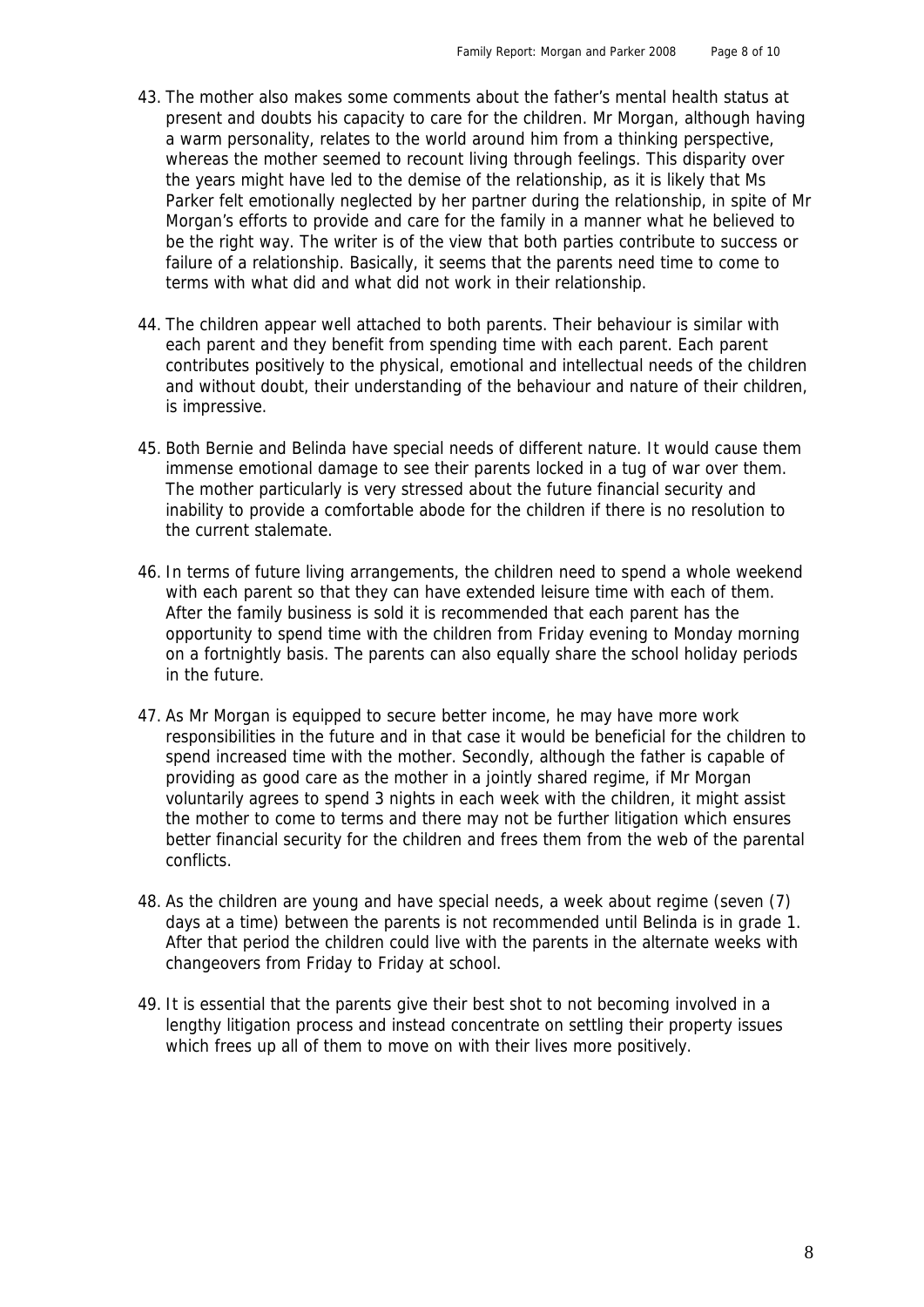In keeping with the Guidelines for Expert Witness (FCA2/2003) I declare:

- I have made all the enquiries I believe are necessary and appropriate and to my knowledge there have not been any relevant matters omitted from this report, except as otherwise specifically stated in this report.
- I believe that all the facts within my knowledge that have been stated in this report are true.
- The opinions I have expressed in this report are independent and impartial.
- I have read and understood part 15.5 of the Family Law Rules 2004 and have used my best endeavors to comply with it.
- I have complied with the requirements of the professional codes of conduct as a Reg 7 Family Consultant of the Court.
- I understand my duty to the Court and i have complied with it and will continue to do so.

 **SARAH FEMAR PSYCHOLOGIST Regulation7 Family Consultant Date: 15 July 2008**